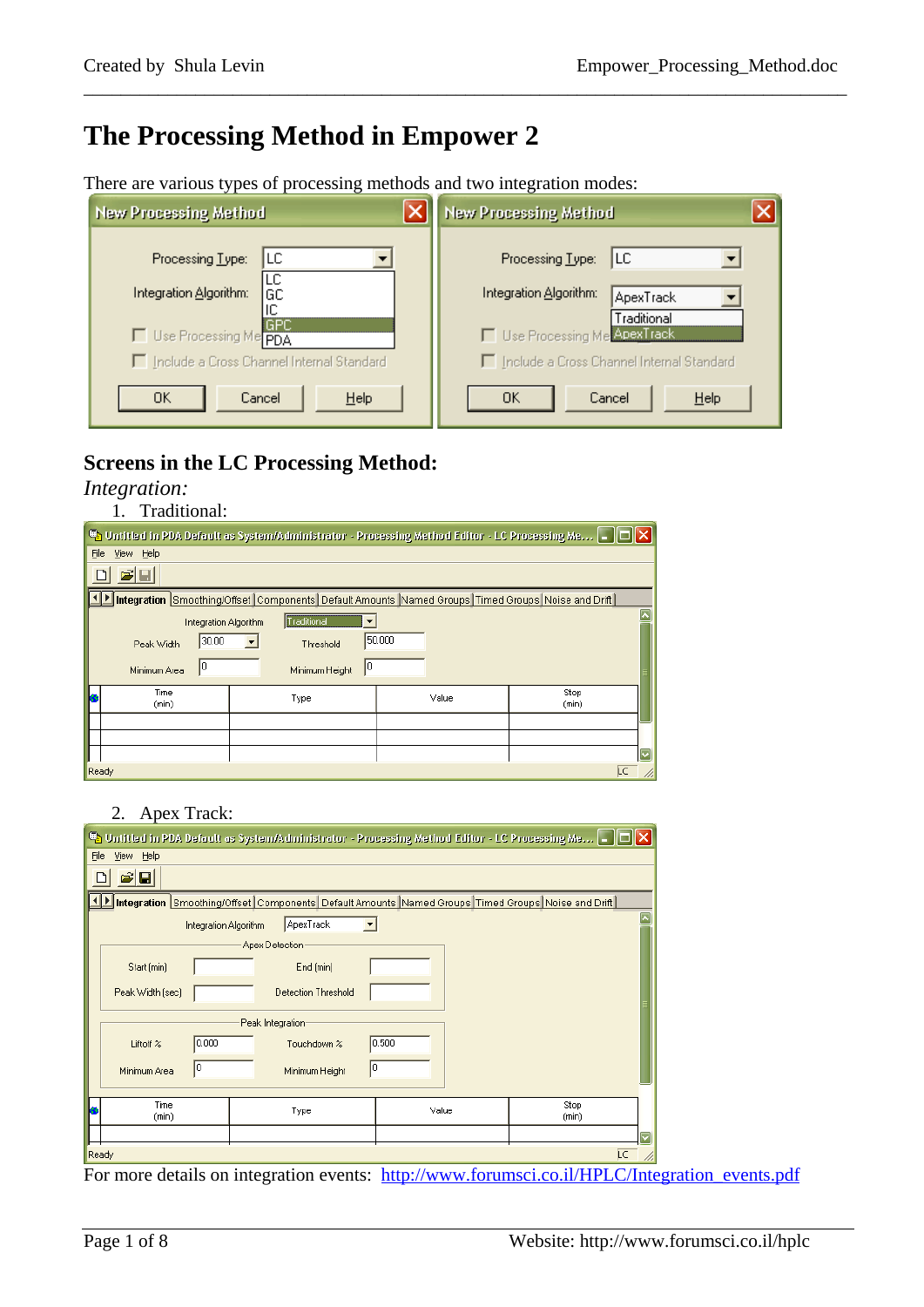# *Smoothing/Offset:*

|                                                                                                                                                     | Ca Unitiled in PDA Default as System/Administrator - Processing Method Editor - LC Processing Me -             |
|-----------------------------------------------------------------------------------------------------------------------------------------------------|----------------------------------------------------------------------------------------------------------------|
| View Help<br>Ele                                                                                                                                    |                                                                                                                |
| $\mathbf{B}$                                                                                                                                        |                                                                                                                |
| Concentration<br>0.000<br>Time Offset (min)<br>Smoothing Level<br>Smoothing Type<br>None.<br>Savitsky-Golay<br>None<br>pers, None<br>Savitsky-Golav | Integration Smoothing/Offset Components Default Amounts Named Groups Timed Groups Noise and Drift<br>smoothing |
| Mean<br>9<br>13<br>15                                                                                                                               |                                                                                                                |
|                                                                                                                                                     |                                                                                                                |
| Ready                                                                                                                                               | LC                                                                                                             |

\_\_\_\_\_\_\_\_\_\_\_\_\_\_\_\_\_\_\_\_\_\_\_\_\_\_\_\_\_\_\_\_\_\_\_\_\_\_\_\_\_\_\_\_\_\_\_\_\_\_\_\_\_\_\_\_\_\_\_\_\_\_\_\_\_\_\_\_\_\_\_\_\_\_\_\_\_\_\_\_\_\_

## *Components Table:*

|        | $ \mathbf{E} \mathbf{E} $<br>$\Box$                 |                             |                                                                                             |                     |                 |                                                                                                               |                       |         |     |  |                                                                                                         |                                      |  |                 |           |
|--------|-----------------------------------------------------|-----------------------------|---------------------------------------------------------------------------------------------|---------------------|-----------------|---------------------------------------------------------------------------------------------------------------|-----------------------|---------|-----|--|---------------------------------------------------------------------------------------------------------|--------------------------------------|--|-----------------|-----------|
| ⊣l⊵    |                                                     |                             |                                                                                             |                     |                 | Integration   Smoothing/Offset   Components   Default Amounts   Named Groups   Timed Groups   Noise and Drift |                       |         |     |  |                                                                                                         |                                      |  |                 |           |
|        |                                                     | Average By Amount           | $\overline{\phantom{a}}$                                                                    |                     | Update RT Never | $\blacksquare$                                                                                                |                       |         |     |  |                                                                                                         |                                      |  |                 |           |
|        |                                                     | None<br>RT Window (4 Amoun) |                                                                                             |                     | CCalRef1        | $\overline{\phantom{a}}$                                                                                      |                       |         |     |  |                                                                                                         |                                      |  |                 |           |
|        |                                                     |                             | Eevel Level <b>Example 1</b><br><b>Example internal Std Amounts in % Amount Calculation</b> |                     |                 |                                                                                                               |                       |         |     |  |                                                                                                         |                                      |  |                 |           |
|        |                                                     | Sample Value Type Amount    |                                                                                             | $\vert \cdot \vert$ |                 | Auto Peak Label                                                                                               |                       |         |     |  |                                                                                                         |                                      |  |                 |           |
|        |                                                     |                             |                                                                                             |                     |                 |                                                                                                               |                       |         |     |  |                                                                                                         |                                      |  |                 |           |
|        | Name Peak Label                                     |                             | Retention Time RT Window<br>(min)                                                           | (min)               | Channel         | Peak Match                                                                                                    | Y Value               | X Value | Fit |  | Weighting  Internal Std  RT Reference                                                                   | Rel RT Reference Rel Resol Reference |  | Curve Reference |           |
|        |                                                     |                             |                                                                                             |                     |                 |                                                                                                               |                       |         |     |  |                                                                                                         |                                      |  |                 |           |
|        |                                                     |                             |                                                                                             |                     |                 |                                                                                                               |                       |         |     |  |                                                                                                         |                                      |  |                 |           |
|        |                                                     |                             |                                                                                             |                     |                 |                                                                                                               |                       |         |     |  |                                                                                                         |                                      |  |                 |           |
|        |                                                     |                             |                                                                                             |                     |                 |                                                                                                               |                       |         |     |  |                                                                                                         |                                      |  |                 |           |
|        |                                                     |                             |                                                                                             |                     |                 |                                                                                                               |                       |         |     |  |                                                                                                         |                                      |  |                 |           |
|        |                                                     |                             |                                                                                             |                     |                 |                                                                                                               |                       |         |     |  |                                                                                                         |                                      |  |                 |           |
|        |                                                     |                             |                                                                                             |                     |                 |                                                                                                               |                       |         |     |  |                                                                                                         |                                      |  |                 |           |
|        |                                                     |                             |                                                                                             |                     |                 |                                                                                                               |                       |         |     |  |                                                                                                         |                                      |  |                 |           |
| Ready  |                                                     |                             |                                                                                             |                     |                 |                                                                                                               |                       |         |     |  |                                                                                                         |                                      |  |                 | <b>LC</b> |
|        |                                                     |                             |                                                                                             |                     |                 | Untitled in PDA Default as System/Administrator - Processing Method Editor - LC Processing Method             |                       |         |     |  |                                                                                                         |                                      |  |                 | Ιx<br>Iш  |
|        | File View Help                                      |                             |                                                                                             |                     |                 |                                                                                                               |                       |         |     |  |                                                                                                         |                                      |  |                 |           |
| $\Box$ | $ \mathcal{B} \mathbf{E} $                          |                             |                                                                                             |                     |                 |                                                                                                               |                       |         |     |  |                                                                                                         |                                      |  |                 |           |
| н∣≱    |                                                     |                             |                                                                                             |                     |                 | Integration   Smoothing/Offset Components   Default Amounts   Named Groups   Timed Groups   Noise and Drift   |                       |         |     |  |                                                                                                         |                                      |  |                 |           |
|        |                                                     |                             |                                                                                             |                     |                 |                                                                                                               |                       |         |     |  |                                                                                                         |                                      |  |                 |           |
|        |                                                     | Average By Amount<br>None   | $\overline{\phantom{a}}$                                                                    |                     | Update RT Never | $\blacksquare$                                                                                                |                       |         |     |  |                                                                                                         |                                      |  |                 |           |
|        |                                                     | RT Window (4Amoun           |                                                                                             |                     | CCalRef1        | $\vert \textbf{v} \vert$                                                                                      |                       |         |     |  |                                                                                                         |                                      |  |                 |           |
|        |                                                     |                             | Eevel<br>Thin Include Internal Statements in % Amount Calculation                           |                     |                 |                                                                                                               |                       |         |     |  |                                                                                                         |                                      |  |                 |           |
|        |                                                     | Sample Value Type Amount    |                                                                                             | $\mathbf{r}$        |                 | Auto Peak Label                                                                                               |                       |         |     |  |                                                                                                         |                                      |  |                 |           |
|        | <mark>o</mark> ce ≹elative Response∭Must Default Pk |                             |                                                                                             |                     |                 | Default Pk Start Default Pk End                                                                               | þefault Units  Type i |         |     |  | CCompRef1   CCompRef2   CCompRef3   CConst1   CConst2   CConst3   CConst4   CConst5   CConst7   CConst7 |                                      |  |                 |           |
|        |                                                     |                             |                                                                                             | (min)               |                 | (min)                                                                                                         |                       |         |     |  |                                                                                                         |                                      |  |                 |           |
|        |                                                     |                             |                                                                                             |                     |                 |                                                                                                               |                       |         |     |  |                                                                                                         |                                      |  |                 |           |
|        |                                                     |                             |                                                                                             |                     |                 |                                                                                                               |                       |         |     |  |                                                                                                         |                                      |  |                 |           |
|        |                                                     |                             |                                                                                             |                     |                 |                                                                                                               |                       |         |     |  |                                                                                                         |                                      |  |                 |           |
|        |                                                     |                             |                                                                                             |                     |                 |                                                                                                               |                       |         |     |  |                                                                                                         |                                      |  |                 |           |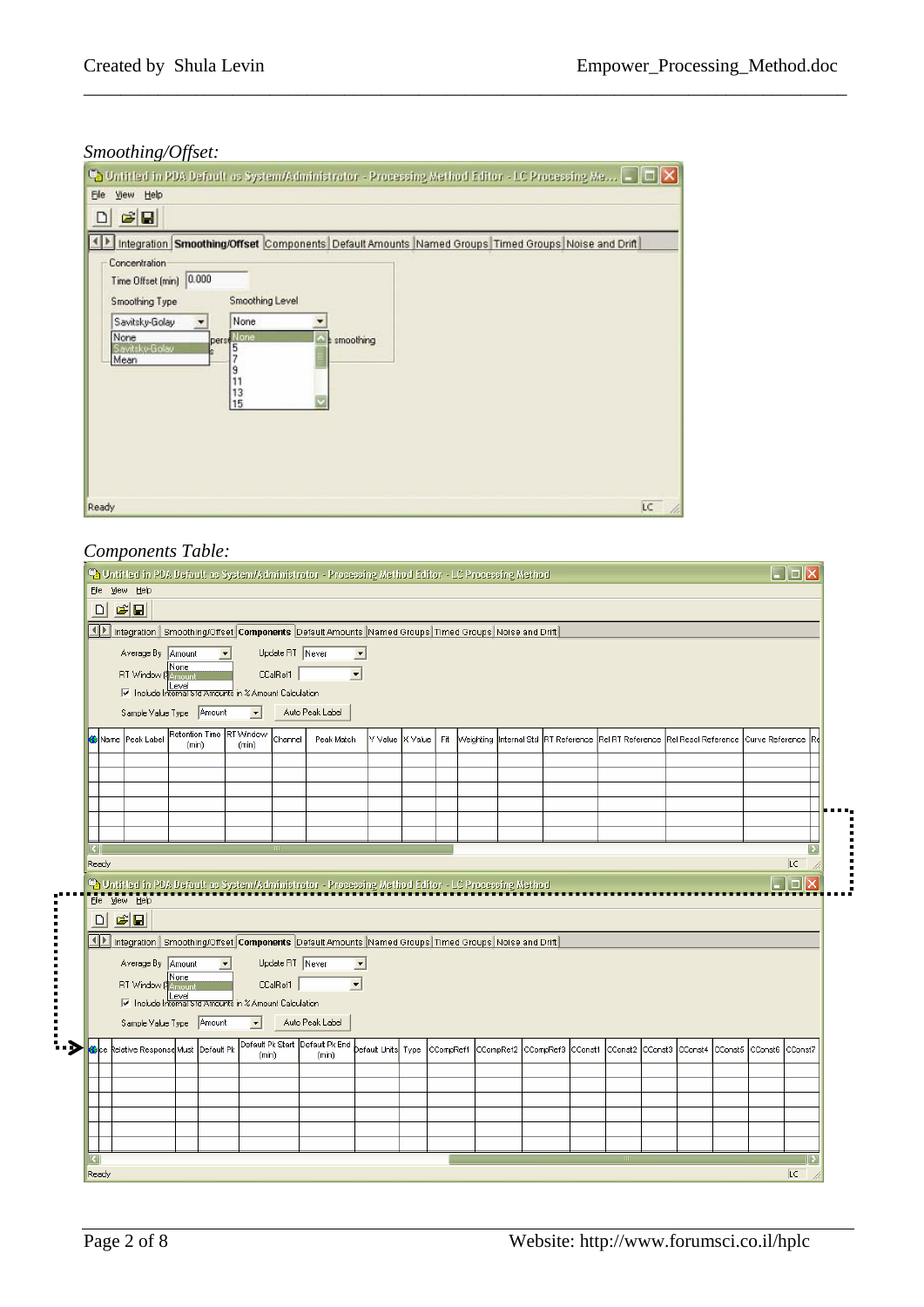# **Average by**

Set it to *Amount* or *Level* or *None* to average calibration standards that generate a calibration curve data in the Calibration Curve window. For example, if your protocol states that the standards should be averaged: **you must use the** *Average by* **option**.

\_\_\_\_\_\_\_\_\_\_\_\_\_\_\_\_\_\_\_\_\_\_\_\_\_\_\_\_\_\_\_\_\_\_\_\_\_\_\_\_\_\_\_\_\_\_\_\_\_\_\_\_\_\_\_\_\_\_\_\_\_\_\_\_\_\_\_\_\_\_\_\_\_\_\_\_\_\_\_\_\_\_

|                        |          |                                                     |                                                                                                              |                          |                                  | Ca Untitled in PDA Default as System/Administrator - Processing Method Editor - LC Processing Method |                    |                                 |                    |                                                                                                   |   |      |                                                                   | $\Box$ D $\times$ |
|------------------------|----------|-----------------------------------------------------|--------------------------------------------------------------------------------------------------------------|--------------------------|----------------------------------|------------------------------------------------------------------------------------------------------|--------------------|---------------------------------|--------------------|---------------------------------------------------------------------------------------------------|---|------|-------------------------------------------------------------------|-------------------|
|                        |          | File View Help                                      |                                                                                                              |                          |                                  |                                                                                                      |                    |                                 |                    |                                                                                                   |   |      |                                                                   |                   |
|                        | $\Box$   | $\mathbf{B}$                                        |                                                                                                              |                          |                                  |                                                                                                      |                    |                                 |                    |                                                                                                   |   |      |                                                                   |                   |
| $\left  \cdot \right $ |          |                                                     |                                                                                                              |                          |                                  | Integration Smoothing/Offset Components Default Amounts Named Groups Timed Groups Noise and Drift    |                    |                                 |                    |                                                                                                   |   |      |                                                                   |                   |
|                        |          | Average By Amount<br><b>RT</b> Window <b>A</b> None | Include Internal Statemounts in & Amount Calculation<br>Sample Value Type Amount<br>Retention Time RT Window | $\overline{\phantom{a}}$ | Update RT Never<br>CCalRef1 Main | $\overline{ }$<br>$\sim$<br>Auto Peak Label                                                          |                    |                                 |                    |                                                                                                   |   |      |                                                                   |                   |
|                        |          | Name Peak Label                                     | (min)                                                                                                        | (min)                    | Channel                          | Peak Match                                                                                           | Y Value X Value Et |                                 |                    | <b><i><u>MANAHANA</u> Internat CAA</i></b>                                                        |   |      | RT Reference Rel RT Reference Rel Resol Reference Curve Reference |                   |
|                        | Main     |                                                     | 2.000                                                                                                        | 0.100                    |                                  | Closest                                                                                              | Area               | Ame <mark>unt Lir + None</mark> |                    |                                                                                                   |   |      |                                                                   |                   |
|                        | $2$ Imp1 | 12                                                  | 3.000                                                                                                        | 0.150                    |                                  | Closest                                                                                              |                    |                                 | <b>IFW</b>         |                                                                                                   | n | Main |                                                                   | Main              |
| 3                      | Imp2     | 13                                                  | 4.000                                                                                                        | 0.200                    |                                  | Closest                                                                                              |                    |                                 | Quadratic<br>Cubic |                                                                                                   |   | Main | Main                                                              | Main              |
|                        | Ready    |                                                     |                                                                                                              |                          |                                  |                                                                                                      |                    |                                 | Fourth<br>Fifth    | Linear thru Zero<br>Quadratic thru Zero<br>Cubic thru Zero<br>Fourth thru Zero<br>Fifth thru Zero |   |      |                                                                   | Ð<br>LC.          |

The *Components Table* include parameters such as fit type (*Linear* or *Linear thru Zero*), RRT (*Rel RT Reference*), RRF (*Curve Reference*), defining one of the peaks as the Default Peak for calculations of *Amount* and RRT of unknown peaks, inter-peaks calculations pointers (*Ccompref1-3*) and values for custom calculations (*Cconst1-7*).

|                         | $\Box$ o $\times$<br>Untitled in PDA Default as System/Administrator - Processing Method Editor - LC Processing Method |                                                                                 |                      |                         |                                          |       |               |        |               |                     |                                     |                         |         |
|-------------------------|------------------------------------------------------------------------------------------------------------------------|---------------------------------------------------------------------------------|----------------------|-------------------------|------------------------------------------|-------|---------------|--------|---------------|---------------------|-------------------------------------|-------------------------|---------|
|                         | File View Help                                                                                                         |                                                                                 |                      |                         |                                          |       |               |        |               |                     |                                     |                         |         |
|                         | $\mathbf{E}[\mathbf{E}]$<br>$\boxed{D}$                                                                                |                                                                                 |                      |                         |                                          |       |               |        |               |                     |                                     |                         |         |
|                         | Integration   Smoothing/Offset   Components   Default Amounts   Named Groups   Timed Groups   Noise and Drift          |                                                                                 |                      |                         |                                          |       |               |        |               |                     |                                     |                         |         |
|                         | Average By Amount                                                                                                      | $\blacksquare$                                                                  |                      | Update RT Never         | $\blacktriangledown$                     |       |               |        |               |                     |                                     |                         |         |
|                         | RT Window (%) 5.00                                                                                                     |                                                                                 |                      | CCalRef1 Main           | $\blacktriangledown$                     |       |               |        |               |                     |                                     |                         |         |
|                         |                                                                                                                        | $\overline{\triangledown}$ Include Internal Std Amounts in % Amount Calculation |                      |                         |                                          |       |               |        |               |                     |                                     |                         |         |
|                         |                                                                                                                        | Sample Value Type Amount                                                        | $\blacktriangledown$ |                         | Auto Peak Label                          |       |               |        |               |                     |                                     |                         |         |
| IS.                     |                                                                                                                        | Curve Reference Relative Response Must Default Pk                               |                      |                         | Default Pk Start Default Pk End<br>(min) | (min) | Default Units | Type   | CCompRef1     | CCompRef2 CCompRef3 | CConst1                             | CConst2                 | CConst3 |
|                         |                                                                                                                        |                                                                                 |                      | $\overline{\mathbf{v}}$ |                                          |       |               | Single |               |                     | 1.000000000                         | 4.000000000 7.000000000 |         |
| $\overline{2}$          | Main                                                                                                                   | 1.000000                                                                        |                      |                         |                                          |       |               | Single |               |                     | 2.000000000 5.000000000 8.000000000 |                         |         |
| $\overline{\mathbf{3}}$ | Main                                                                                                                   | 1.000000                                                                        |                      |                         |                                          |       |               | Single | İMain<br>Imp1 |                     | 3.000000000 6.000000000 9.000000000 |                         |         |
|                         |                                                                                                                        |                                                                                 |                      |                         |                                          |       |               |        | Imp2          |                     |                                     |                         |         |
|                         |                                                                                                                        |                                                                                 |                      |                         |                                          |       |               |        |               |                     |                                     |                         |         |
|                         |                                                                                                                        |                                                                                 |                      |                         |                                          |       |               |        |               |                     |                                     |                         |         |
|                         |                                                                                                                        |                                                                                 |                      |                         |                                          |       |               |        |               |                     |                                     |                         |         |
| Ready                   |                                                                                                                        |                                                                                 |                      |                         |                                          |       |               |        |               |                     |                                     |                         | LC.     |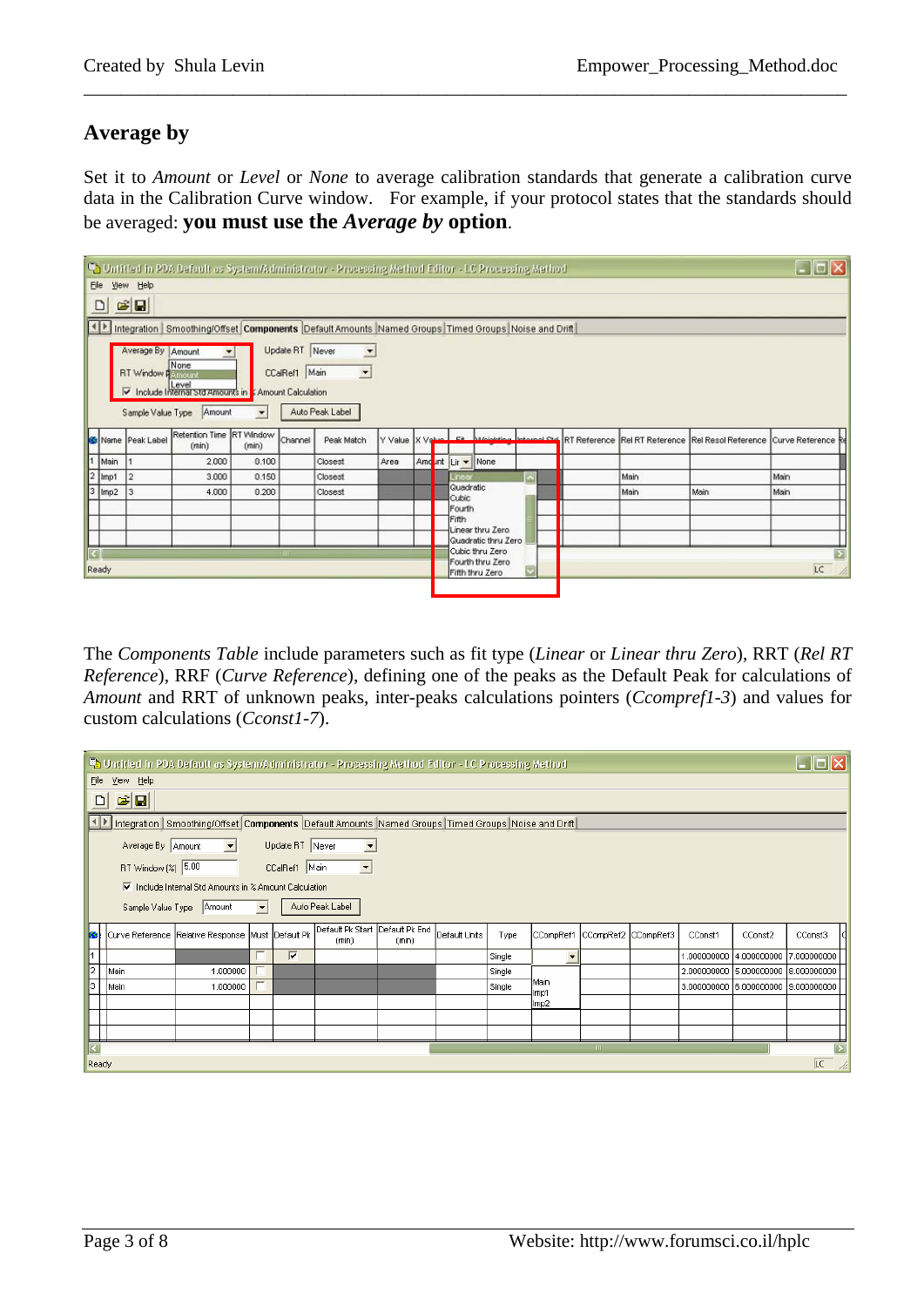#### *Default Amounts*:

| $\cdot$                                                                                                                       | Untitled in PDA Default as System/Administrator - Processing Method Editor - LC Processing Method |      |      |  |  |  |  |  |  |
|-------------------------------------------------------------------------------------------------------------------------------|---------------------------------------------------------------------------------------------------|------|------|--|--|--|--|--|--|
| Eile View Help                                                                                                                |                                                                                                   |      |      |  |  |  |  |  |  |
| $\mathbf{E}[\mathbf{E}]$<br>$\Box$                                                                                            |                                                                                                   |      |      |  |  |  |  |  |  |
| $\mathbf{P}$<br>Integration   Smoothing/Offset   Components   Default Amounts   Named Groups   Timed Groups   Noise and Drift |                                                                                                   |      |      |  |  |  |  |  |  |
| ß<br>Level                                                                                                                    | Main                                                                                              | Imp1 | Imp2 |  |  |  |  |  |  |
|                                                                                                                               |                                                                                                   |      |      |  |  |  |  |  |  |
|                                                                                                                               |                                                                                                   |      |      |  |  |  |  |  |  |
|                                                                                                                               |                                                                                                   |      |      |  |  |  |  |  |  |
|                                                                                                                               |                                                                                                   |      |      |  |  |  |  |  |  |
|                                                                                                                               |                                                                                                   |      |      |  |  |  |  |  |  |
|                                                                                                                               |                                                                                                   |      |      |  |  |  |  |  |  |
|                                                                                                                               |                                                                                                   |      |      |  |  |  |  |  |  |
|                                                                                                                               |                                                                                                   |      |      |  |  |  |  |  |  |
|                                                                                                                               |                                                                                                   |      |      |  |  |  |  |  |  |
| Ready                                                                                                                         |                                                                                                   |      | LC   |  |  |  |  |  |  |

\_\_\_\_\_\_\_\_\_\_\_\_\_\_\_\_\_\_\_\_\_\_\_\_\_\_\_\_\_\_\_\_\_\_\_\_\_\_\_\_\_\_\_\_\_\_\_\_\_\_\_\_\_\_\_\_\_\_\_\_\_\_\_\_\_\_\_\_\_\_\_\_\_\_\_\_\_\_\_\_\_\_

This is an optional way to enter the standards' amounts and levels.

# Peaks can be grouped by time or by Peaks' names:

#### *Named Groups:*

| Untitled in PDA Default as System/Administrator - Processing Method Editor - LC Processing Method             |  |       |             |                                                                                              |     |  |  |
|---------------------------------------------------------------------------------------------------------------|--|-------|-------------|----------------------------------------------------------------------------------------------|-----|--|--|
| File<br>View Help                                                                                             |  |       |             |                                                                                              |     |  |  |
| $\mathbf{E}[\mathbf{E}]$<br>$\Box$                                                                            |  |       |             |                                                                                              |     |  |  |
| Integration   Smoothing/Offset   Components   Default Amounts   Named Groups   Timed Groups   Noise and Drift |  |       |             |                                                                                              |     |  |  |
| Named Groups                                                                                                  |  | Name  | Reported RT | Source of Calibration X Value                                                                |     |  |  |
| B<br>group                                                                                                    |  | group | None        | User Entered, Curve or Sum Peaks for Quantitation                                            |     |  |  |
| · Imp1<br>- Imp2                                                                                              |  |       |             | User Entered, Curve or Sum Peaks for Quantitation                                            |     |  |  |
|                                                                                                               |  |       |             | Sum Peaks, Curve or Sum Peaks for Quantitation<br>Not Calibrated, Sum Peaks for Quantitation |     |  |  |
| Single Peak Components                                                                                        |  |       |             |                                                                                              |     |  |  |
| Main                                                                                                          |  |       |             |                                                                                              |     |  |  |
| Imp1                                                                                                          |  |       |             |                                                                                              |     |  |  |
| Imp2                                                                                                          |  |       |             |                                                                                              |     |  |  |
|                                                                                                               |  |       |             |                                                                                              |     |  |  |
|                                                                                                               |  |       |             |                                                                                              |     |  |  |
| Ready                                                                                                         |  |       |             |                                                                                              | LC. |  |  |

### *Timed Groups:*

|   | Untitled in PDA Default as System/Administrator - Processing Method Editor - LC Processing Method |                |               |                                                                                                                                                     |                     |  |  |  |  |
|---|---------------------------------------------------------------------------------------------------|----------------|---------------|-----------------------------------------------------------------------------------------------------------------------------------------------------|---------------------|--|--|--|--|
|   | View Help<br>File                                                                                 |                |               |                                                                                                                                                     |                     |  |  |  |  |
|   | $\mathbf{E}[\mathbf{E}]$                                                                          |                |               |                                                                                                                                                     |                     |  |  |  |  |
|   |                                                                                                   |                |               | Integration   Smoothing/Offset   Components   Default Amounts   Named Groups   Timed Groups   Noise and Drift                                       |                     |  |  |  |  |
| þ | Name                                                                                              | Start<br>(min) | Stop<br>(min) | Source of Calibration X Value                                                                                                                       | Exclude Known Peaks |  |  |  |  |
|   | impurities                                                                                        | 0.000          |               | 15.000 User Entered, Curve or Sum Peaks for Quantitation<br>$\overline{\phantom{a}}$                                                                | ╔                   |  |  |  |  |
|   |                                                                                                   |                |               | User Entered, Curve or Sum Peaks for Quantitation.<br>Sum Peaks, Curve or Sum Peaks for Quantitation<br>Not Calibrated, Sum Peaks for Quantitation. |                     |  |  |  |  |
|   |                                                                                                   |                |               |                                                                                                                                                     |                     |  |  |  |  |
|   |                                                                                                   |                |               |                                                                                                                                                     |                     |  |  |  |  |
|   |                                                                                                   |                |               |                                                                                                                                                     |                     |  |  |  |  |
|   | Ready                                                                                             |                |               |                                                                                                                                                     | LC                  |  |  |  |  |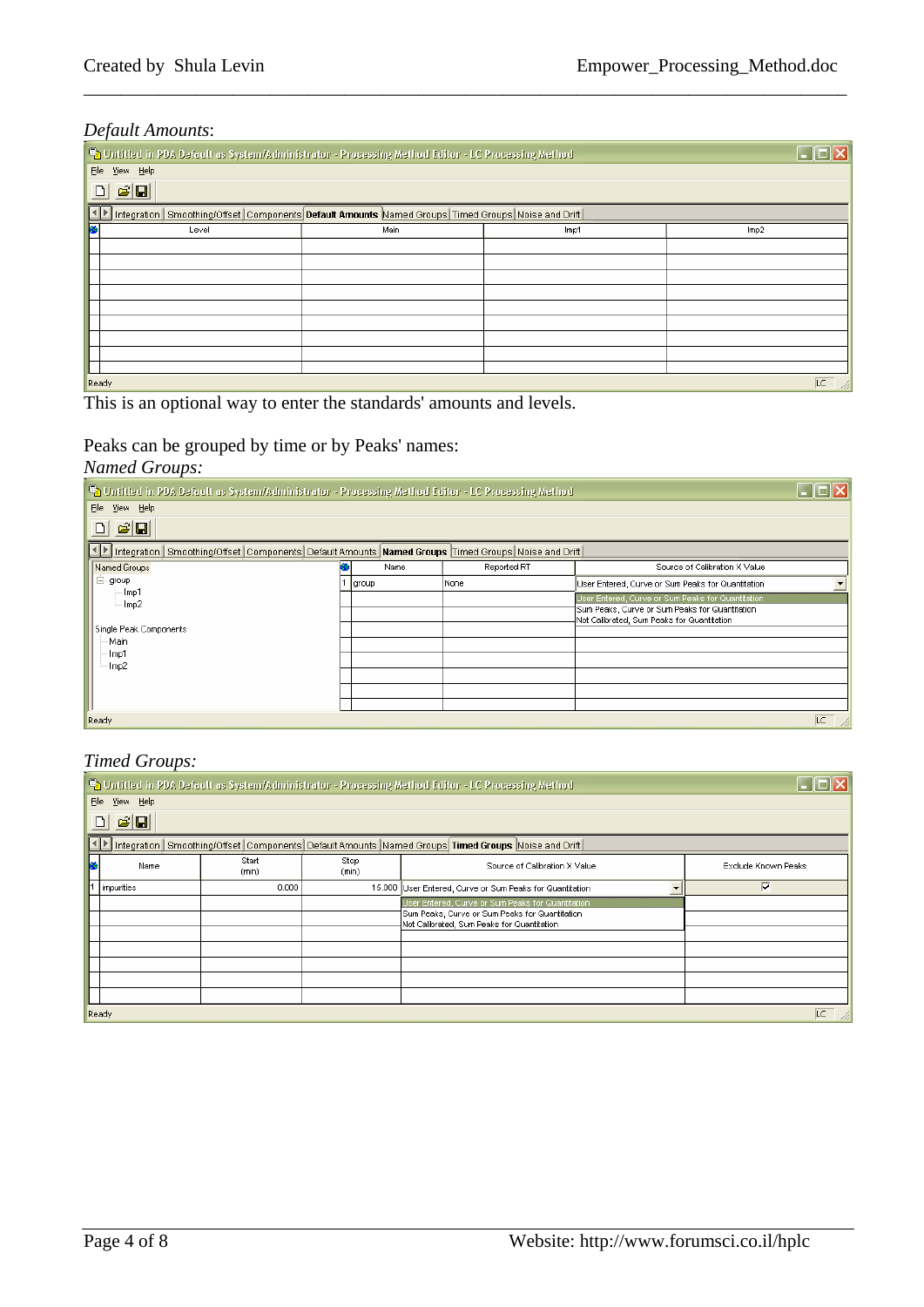# If you have **System Suitability** Option:

#### *Suitability:*

| Untitled in PDA Default as System/Administrator - Processing Method Editor - LC Processing Method                       |
|-------------------------------------------------------------------------------------------------------------------------|
| View Help<br>Eile                                                                                                       |
| E<br>$\blacksquare$                                                                                                     |
| Smoothing/Offset Components Default Amounts Named Groups Timed Groups Suitability Limits Noise and Drift<br>Integration |
| $\boxed{\blacktriangledown}$ Calculate Suitability Results                                                              |
| Calculate Suitability Results for Unknown Peaks<br>▿                                                                    |
| System and Separation Efficiency:                                                                                       |
| Void Volume Time (min) 1                                                                                                |
| C US Pharmacopoeia<br><b>C</b> Japanese Pharmacopoeia<br>$ G $ All<br>C European Pharmacopoeia                          |
| 50<br>Tangent Percent for USP Resolution                                                                                |
| Tangent Percent for USP Plate Count 61                                                                                  |
| $\Box$ Calculate EP s/n.                                                                                                |
| Noise Value for s/n                                                                                                     |
| Baseline Noise and Drift Measurements                                                                                   |
| Maximum Allowable Noise<br>Maximum Allowable Drift                                                                      |
| % Run Time Over Which to Average 5.0                                                                                    |
| Baseline Start Time (min)<br>Baseline End Time (min)                                                                    |
| Ready<br><b>LC</b>                                                                                                      |

\_\_\_\_\_\_\_\_\_\_\_\_\_\_\_\_\_\_\_\_\_\_\_\_\_\_\_\_\_\_\_\_\_\_\_\_\_\_\_\_\_\_\_\_\_\_\_\_\_\_\_\_\_\_\_\_\_\_\_\_\_\_\_\_\_\_\_\_\_\_\_\_\_\_\_\_\_\_\_\_\_\_

Baseline noise and drift are calculated here according to the pharmacopeia. For more details: http://www.forumsci.co.il/HPLC/SST\_Emp2.pdf

Setting limits for System Suitability: Select the component and fill the limits according to the protocols:

*Limits*:

| Untitled in PDA Default as System/Administrator - Processing Method Editor - LC Processing Method                                    |                          |         |                         |                                                                                                                           |                 |                         |        |   |    |  |  |
|--------------------------------------------------------------------------------------------------------------------------------------|--------------------------|---------|-------------------------|---------------------------------------------------------------------------------------------------------------------------|-----------------|-------------------------|--------|---|----|--|--|
| View Help<br><b>Eile</b>                                                                                                             |                          |         |                         |                                                                                                                           |                 |                         |        |   |    |  |  |
| $\mathbf{E}[\mathbf{E}]$<br>ہ∟                                                                                                       |                          |         |                         |                                                                                                                           |                 |                         |        |   |    |  |  |
| Integration   Smoothing/Offset   Components   Default Amounts   Named Groups   Timed Groups   Suitability   Limits   Noise and Drift |                          |         |                         |                                                                                                                           |                 |                         |        |   |    |  |  |
| $\overline{\nabla}$ Flag Values Outside Limits                                                                                       |                          |         |                         |                                                                                                                           |                 |                         |        |   |    |  |  |
| Suitability Components                                                                                                               |                          |         |                         |                                                                                                                           |                 |                         |        |   |    |  |  |
| Flag Outside Limits<br>Calculate Suit Results<br>Name                                                                                |                          |         |                         |                                                                                                                           |                 |                         |        |   |    |  |  |
| $\overline{\mathbf{v}}$<br>╔<br>Main                                                                                                 |                          |         |                         |                                                                                                                           |                 |                         |        |   |    |  |  |
| $\overline{\mathbf{v}}$<br>$\overline{V}$<br>Imp1                                                                                    |                          |         |                         |                                                                                                                           |                 |                         |        |   |    |  |  |
| 3   Imp2                                                                                                                             |                          |         | $\overline{\mathbf{v}}$ |                                                                                                                           |                 | $\overline{\mathbf{v}}$ |        |   |    |  |  |
|                                                                                                                                      |                          |         |                         |                                                                                                                           |                 |                         |        |   |    |  |  |
|                                                                                                                                      |                          |         |                         |                                                                                                                           |                 |                         |        |   |    |  |  |
|                                                                                                                                      |                          |         |                         |                                                                                                                           |                 |                         |        |   |    |  |  |
|                                                                                                                                      |                          |         |                         | Suitability Limits                                                                                                        |                 |                         |        |   |    |  |  |
| Field Name                                                                                                                           | Target                   | Error % |                         | Lower Error Limit (LCL) Upper Error Limit (UCL) Warning % Lower Warning Limit   Upper Warning Limit   Ignore Blank Values |                 |                         |        |   |    |  |  |
| USP Resolution                                                                                                                       | 3.000                    | 10.00   | 2.700                   | 3.300                                                                                                                     | 2.80            | 2.916                   | 3.084  |   |    |  |  |
| 2 Points Across Peak                                                                                                                 | 50.000                   | 50.00   | 25.000                  | 75.000                                                                                                                    | 25.00<br>37.500 |                         | 62,500 |   |    |  |  |
| $\overline{\phantom{a}}$                                                                                                             |                          |         |                         |                                                                                                                           |                 |                         |        | п |    |  |  |
| Asym                                                                                                                                 |                          |         |                         |                                                                                                                           |                 |                         |        |   |    |  |  |
| USP Tailing                                                                                                                          |                          |         |                         |                                                                                                                           |                 |                         |        |   |    |  |  |
| Symmetry Factor<br>USP Plate Count                                                                                                   |                          |         |                         |                                                                                                                           |                 |                         |        |   |    |  |  |
| ReaEP Plate Count<br><b>Example 10 Diate Count</b>                                                                                   | $\overline{\phantom{a}}$ |         |                         |                                                                                                                           |                 |                         |        |   | LC |  |  |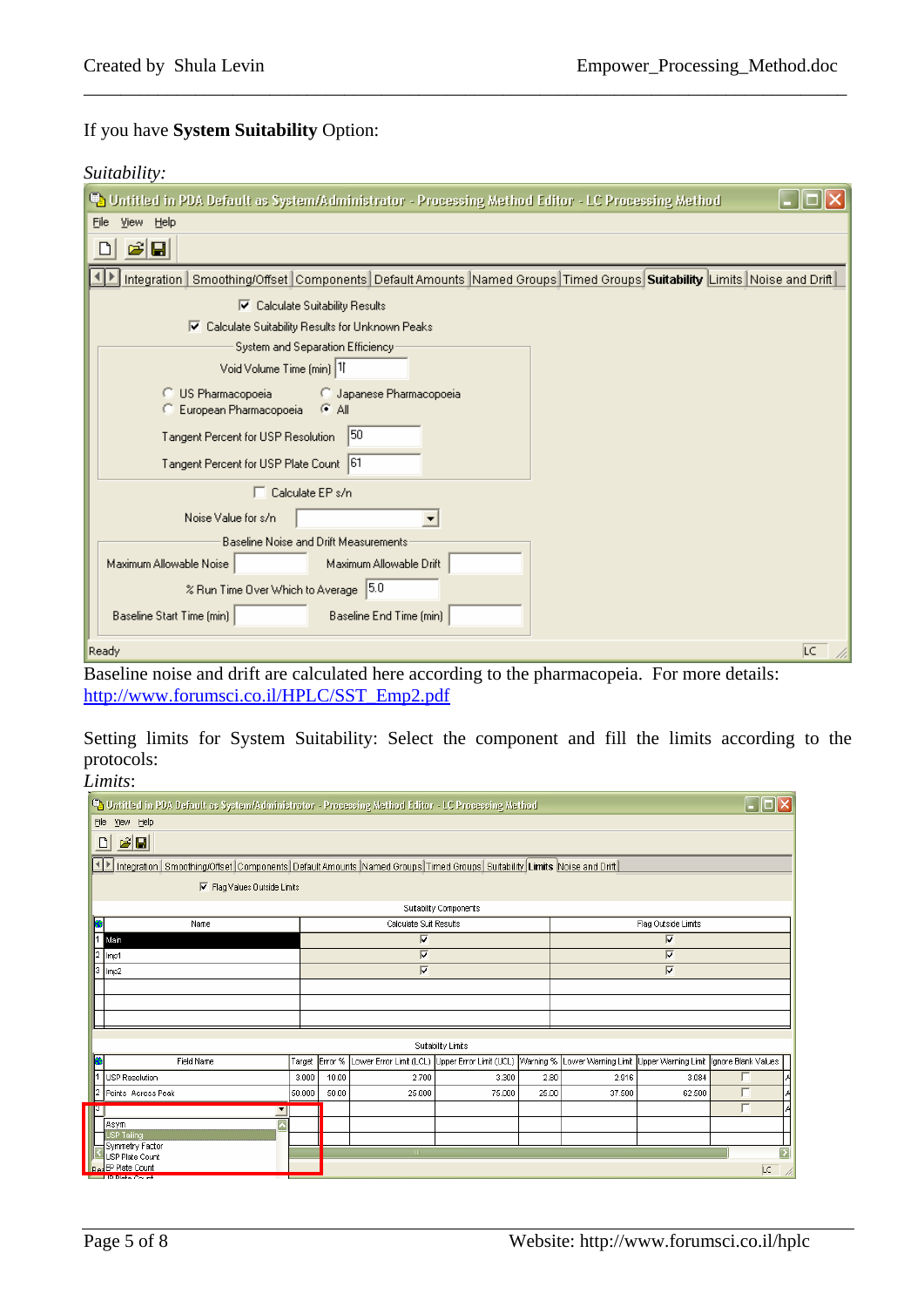#### *NIST Noise and Drift*:

| Untitled in PDA Default as System/Administrator - Processing Method Editor - LC Processing Method                                     |    |
|---------------------------------------------------------------------------------------------------------------------------------------|----|
| View Help<br>File                                                                                                                     |    |
| cie                                                                                                                                   |    |
| Integration<br>Smoothing/Offset   Components   Default Amounts   Named Groups   Timed Groups   Suitability   Limits   Noise and Drift |    |
| Noise and Drift Parameters                                                                                                            |    |
| Calculate Detector Noise and [                                                                                                        |    |
| Start Time: (min)                                                                                                                     |    |
| Stop Time: (min)                                                                                                                      |    |
| Segment Width: [sec] [60]                                                                                                             |    |
| Ready                                                                                                                                 | LC |

\_\_\_\_\_\_\_\_\_\_\_\_\_\_\_\_\_\_\_\_\_\_\_\_\_\_\_\_\_\_\_\_\_\_\_\_\_\_\_\_\_\_\_\_\_\_\_\_\_\_\_\_\_\_\_\_\_\_\_\_\_\_\_\_\_\_\_\_\_\_\_\_\_\_\_\_\_\_\_\_\_\_

For more details on quantitative processing in Empower: http://www.forumsci.co.il/HPLC/Quantitative\_Processing.pdf Acquitision and Processing Theory (register first): http://www.waters.com/webassets/cms/support/docs/71500031209rb.pdf

# **The PDA Processing Method:**

| <b>New Processing Method</b>                          | <b>New Processing Method</b>                                      |  |  |  |  |  |  |
|-------------------------------------------------------|-------------------------------------------------------------------|--|--|--|--|--|--|
| Processing Type:<br>  PDA<br>$\overline{\phantom{a}}$ | <b>PDA</b><br>Processing Type:                                    |  |  |  |  |  |  |
| Integration Algorithm:<br>ApexTrack                   | Integration Algorithm:<br>Traditional<br>$\overline{\phantom{a}}$ |  |  |  |  |  |  |
| □ Use Processing Method Wizard                        | Use Processing Method Wizard                                      |  |  |  |  |  |  |
| Include a Cross Channel Internal Standard             | Include a Cross Channel Internal Standard                         |  |  |  |  |  |  |
| OΚ<br>Help<br>Cancel                                  | OΚ<br>Cancel<br>Help                                              |  |  |  |  |  |  |

It contains 2 additional screens for measurement of Peak *Purity* and *PDA Library Search* of 3D data: For more details: http://www.forumsci.co.il/HPLC/pda\_WORK.pdf

| <b>Let</b> Untitled in PDA Default as System/Administrator - Proces $\begin{bmatrix} - \end{bmatrix} \square \begin{bmatrix} \times \end{bmatrix}$  | Untitled in PDA Default as System/Administrator - Proces $\begin{bmatrix} - &   & \end{bmatrix}$                 |
|-----------------------------------------------------------------------------------------------------------------------------------------------------|------------------------------------------------------------------------------------------------------------------|
| File View Help                                                                                                                                      | File View Help                                                                                                   |
| $\mathcal{L}[\mathbf{E}]$<br>D                                                                                                                      | $ \vec{r} $<br>$\Box$                                                                                            |
| Integration   Smoothing/Offset   Purity   PDA Library Search   Components   Det                                                                     | Integration   Smoothing/Offset   Purity   PDA Library Search   Components   Det                                  |
| Spectral Contrast Parameters                                                                                                                        | Library Match                                                                                                    |
| Wavelength Limit [nm]-<br>Noise Interval Time [min]                                                                                                 | Smoothing None<br>Derivative None<br>$\overline{\phantom{a}}$<br>$\overline{\phantom{a}}$                        |
| Start 190.0<br>Start 0.25<br>Stop 800.0<br>Stop 0.75                                                                                                | Search Threshold (Degrees) 10.00<br>Search Depth 3<br>$\vert \cdot \vert$                                        |
|                                                                                                                                                     | Solvent Angle (degrees) 1.00<br>Threshold Criteria Noise+Solvent v                                               |
| Purity Parameters:<br>$\nabla$ Purity Enabled<br>Active Peak Region [%] 100.0<br>Solvent Angle (degrees) 1.00<br>Threshold Criteria AutoThreshold v | <b>OLX-IMP</b><br>□ Retention Time Presearch<br>Scouting_Library<br>RT Window (%)   10.0<br>Wavelength Presearch |
| Purity Passes 1<br>$\overline{\phantom{a}}$                                                                                                         | Window [nm] $5.0$                                                                                                |
| PDA<br>Ready                                                                                                                                        | PDA<br>Ready                                                                                                     |

#### and getting started (register first):

http://www.waters.com/webassets/cms/support/docs/71500031503ra.pdf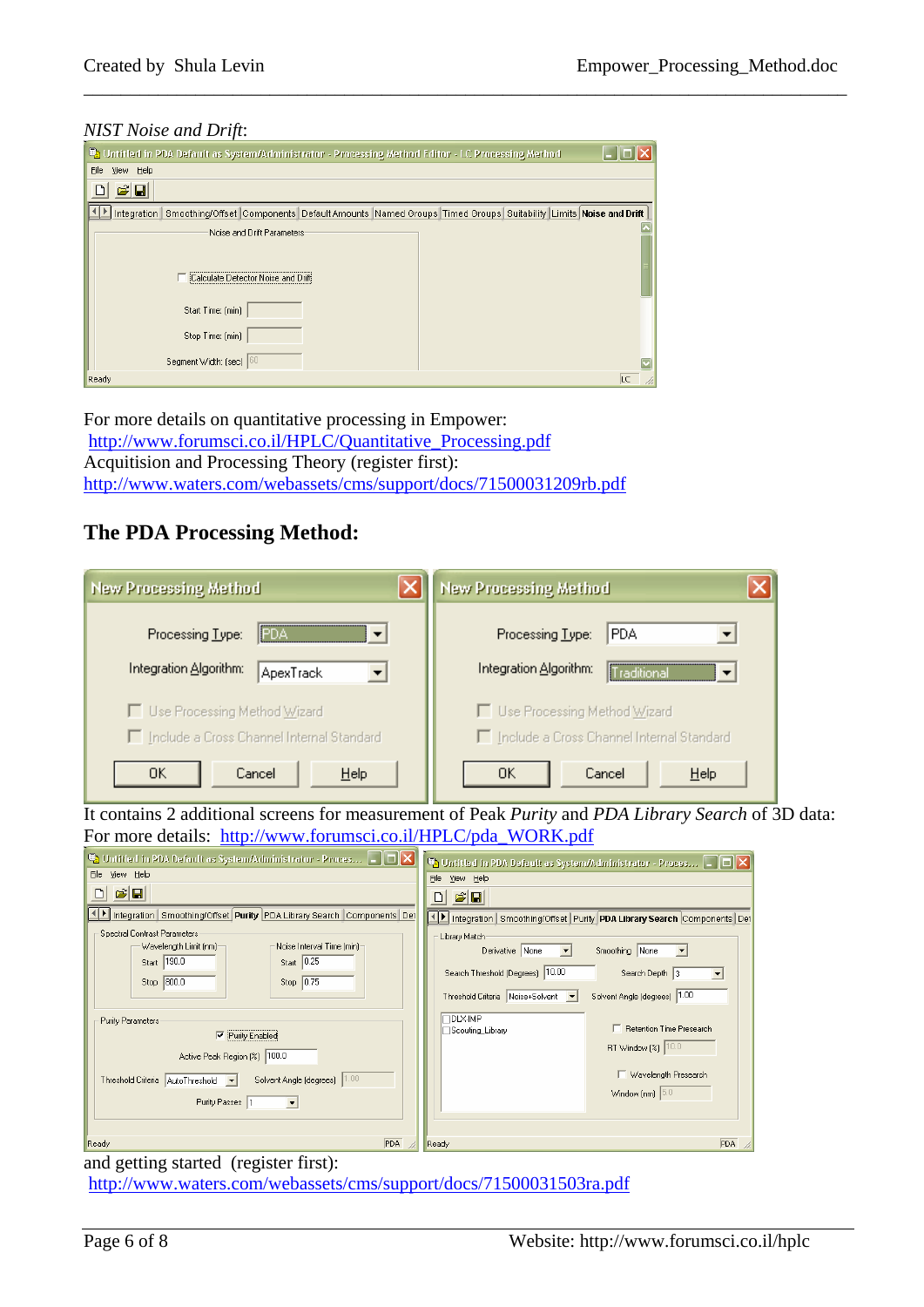The GPC (Gel Permeation Chromatography) Method:

| <b>New Processing Method</b>                                                  |  |  |  |  |  |  |  |  |  |
|-------------------------------------------------------------------------------|--|--|--|--|--|--|--|--|--|
| Processing Type:<br>GPC                                                       |  |  |  |  |  |  |  |  |  |
| Integration Algorithm:<br>l Traditional                                       |  |  |  |  |  |  |  |  |  |
| □ Use Processing Method Wizard<br>□ Include a Cross Channel Internal Standard |  |  |  |  |  |  |  |  |  |
| Cancel<br>OΚ<br>Help                                                          |  |  |  |  |  |  |  |  |  |

There are 3 additional screens specific to GPC work, *Calibrtion*, *Slicing* and *Axial Dispersion*: *Calibration*:

\_\_\_\_\_\_\_\_\_\_\_\_\_\_\_\_\_\_\_\_\_\_\_\_\_\_\_\_\_\_\_\_\_\_\_\_\_\_\_\_\_\_\_\_\_\_\_\_\_\_\_\_\_\_\_\_\_\_\_\_\_\_\_\_\_\_\_\_\_\_\_\_\_\_\_\_\_\_\_\_\_\_

| Untitled in PDA Default as System/Administrator - Processing M                                 |  |  |  |  |  |  |  |  |  |  |  |
|------------------------------------------------------------------------------------------------|--|--|--|--|--|--|--|--|--|--|--|
| Eile<br>View<br>Help                                                                           |  |  |  |  |  |  |  |  |  |  |  |
| اتحت<br>O                                                                                      |  |  |  |  |  |  |  |  |  |  |  |
| Integration   Smoothing/Offset   Calibration   Slicing   Axial Dispersion   Suitability   Limi |  |  |  |  |  |  |  |  |  |  |  |
| GPC Technique<br>Relative                                                                      |  |  |  |  |  |  |  |  |  |  |  |
| 12.000<br>4.000<br>V <sub>0</sub><br>Fit Type<br>1st Order<br>٧t                               |  |  |  |  |  |  |  |  |  |  |  |
| Cubic Spline<br>1.000<br>Point to Point<br>Flow Rate<br>1st Order                              |  |  |  |  |  |  |  |  |  |  |  |
| 2nd Order<br>Referen<br>3rd Order<br>Unknown<br>4th Order<br>llard<br>5th Order                |  |  |  |  |  |  |  |  |  |  |  |
| Rete Bounded<br>1.000<br>RT Window (%)                                                         |  |  |  |  |  |  |  |  |  |  |  |
| □ Ignore Reference Peak when Identifying Standards                                             |  |  |  |  |  |  |  |  |  |  |  |
| Calibration Order of Molecular Weights<br>High to Low $\ \mathbf{v}\ $                         |  |  |  |  |  |  |  |  |  |  |  |
| GPC<br>Ready                                                                                   |  |  |  |  |  |  |  |  |  |  |  |

 $V_0$  and  $V_t$  enable extrapolation outside the existing calibration curve, fit type above 1<sup>st</sup> order requires 5 points and above.

Where the Broad Unknown peaks need to be defined properly for the calculations of MW distribution: *Slicing*:

| $\Box$ DI<br>Untitled in PDA Default as System/Administrator - Processing Method Editor - GPC Processing Method    |                 |                                   |       |                |            |                            |                            |             |                                           |  |                 |                               |                         |
|--------------------------------------------------------------------------------------------------------------------|-----------------|-----------------------------------|-------|----------------|------------|----------------------------|----------------------------|-------------|-------------------------------------------|--|-----------------|-------------------------------|-------------------------|
| File View Help                                                                                                     |                 |                                   |       |                |            |                            |                            |             |                                           |  |                 |                               |                         |
| $\mathbf{E}[\mathbf{E}]$<br>$\Box$                                                                                 |                 |                                   |       |                |            |                            |                            |             |                                           |  |                 |                               |                         |
| Integration   Smoothing/Offset   Calibration   Slicing   Axial Dispersion   Suitability   Limits   Noise and Drift |                 |                                   |       |                |            |                            |                            |             |                                           |  |                 |                               |                         |
|                                                                                                                    | Name Peak Label | Retention Time RT Window<br>(min) | (min) | Peak Match     |            | Moment Area Moment Mol Vvt | Minimum Area<br>$(µV*sec)$ | Type        | High M/V   Low M/V<br>(Daltons) (Daltons) |  | Accumulate Area | Mol Vvt Marker 1<br>(Daltons) | Mol Vvt Mail<br>(Dalton |
| 1 Main                                                                                                             | l 1 î           | 10,000                            |       | 20,000 Closest | Slice Area | Slice MW                   |                            | Unk and Std |                                           |  | High to Low     |                               |                         |
|                                                                                                                    |                 |                                   |       |                |            |                            |                            |             |                                           |  |                 |                               |                         |
|                                                                                                                    |                 |                                   |       |                |            |                            |                            |             |                                           |  |                 |                               |                         |
| GPC<br>Ready                                                                                                       |                 |                                   |       |                |            |                            |                            |             |                                           |  |                 |                               |                         |
|                                                                                                                    |                 |                                   |       |                |            |                            |                            |             |                                           |  |                 |                               |                         |